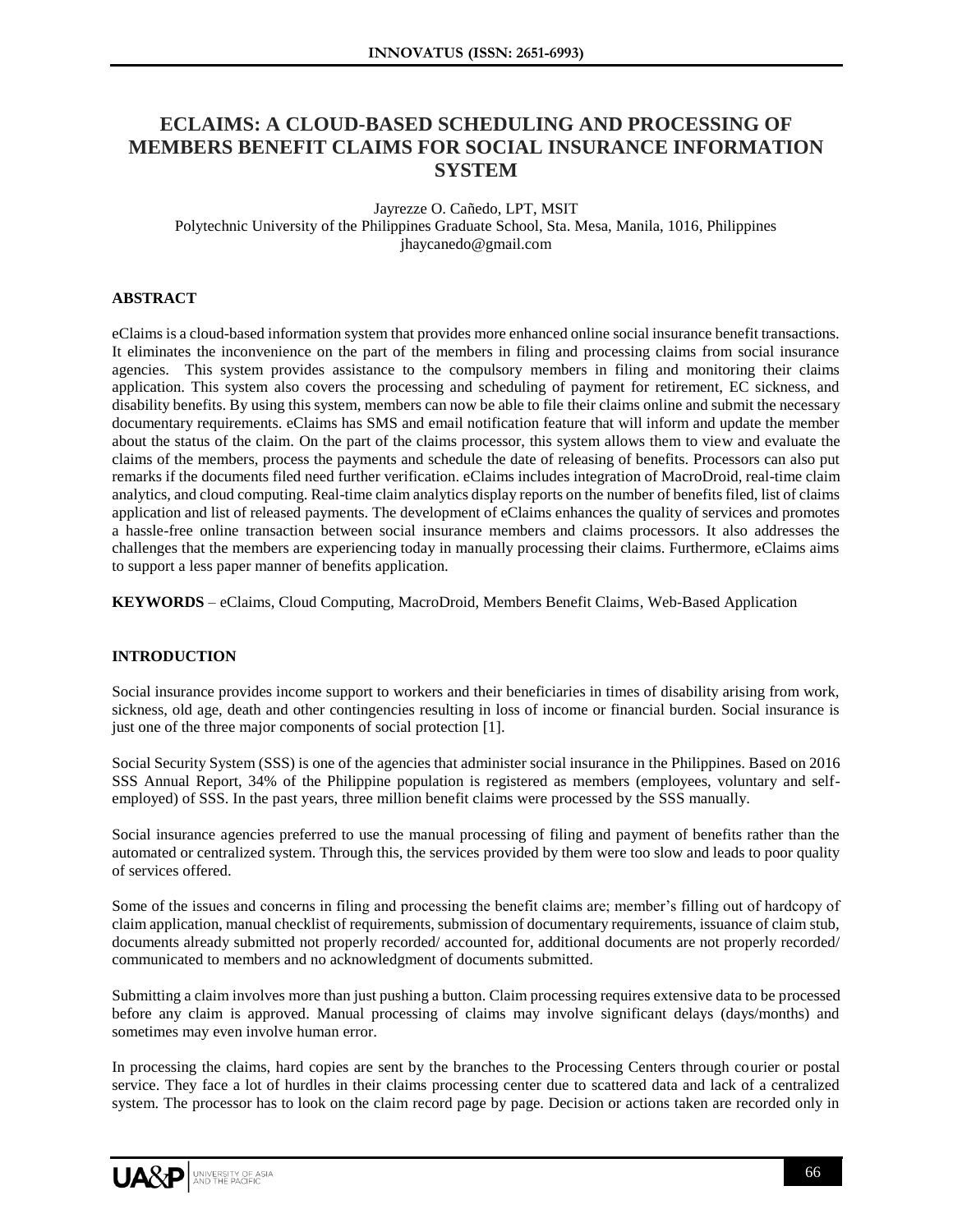the claim folder. Letters are manually prepared and sent to branch/member if additional documents are required. Members are not well-informed of the status of their claims.

To identify the problems and enhance the relationship between workers and the social insurance agencies, eClaims: A Cloud-Based Scheduling and Processing of Members Benefit Claims for Social Insurance Information System can play an important role in improving the manual process in filing and payment of benefits.

This study presents a new social insurance information system, wherein it eliminates the inconvenience on the part of the members, same as on the part of the claims processors. It helps in reducing costs associated with the processing of claims; utilize a single platform for all data sources, workflows for routing claims, for review and approval processes and increase the consistency and timeliness of payments.

# **LITERATURE REVIEW**

#### **Social insurance information systems around the Asia**

As we look over the information systems developed in different countries around Asia, we can say that most of the countries need an information system to fulfill customer satisfaction, make their lives easier and provides an efficient way of giving benefits to the workers.

Integration of Social Insurance Information Systems in Korea provides a one-stop service (claims, certificates, grievances, notices) through integrated web portal-online. This system provides online and offline customer services for their social insurance programs. Through this system, the number of required documents and processing time reduces. It easily identifies the citizens who are entitled but not covered by their social insurance programs [2].

One of the closest studies is the Integrated Social Security Information System in Guangdong, China. This social security application provides doctor's appointment, the scheduled time of doctors and settled medical bill through mobile payments. It also enables the member to register and make contributions for the social insurance programs in Guangdong, China [3]. This application can be accessed anywhere in the province. The strength of this application is accessibility and convenience. It is designed as an integrated system that covers major business lines including social insurance, employment services, and human resources management. The features included in this application are QR code for viewing the test results of the clients, biometric verification for registration, mobile payments and face recognition for proving the status of the clients from home. Even though this social security application delivers better social insurance services, there are still some weaknesses presented in this system. Access to member's information, employment, and other services were limited. There is no notification regarding the status of their application. Other people cannot afford to use this mobile application because they need to install the application in mobile phones with QR scanner and front camera for face recognition.

### **Social insurance information systems in the Philippines**

When it comes to social insurance agencies here in the Philippines, most of their online services enable the members to register online, information on the benefits package, membership details and employers can remit their premium contributions online. If the members want to file their benefit claims application, they must visit the nearest SSS branch to file their claims. In verifying the status and payment of their benefits, the members may be going to the SSS branch or contact the SSS call center.

### **METHODOLOGY**

Gather data concerning the perspective of the respondents on the eClaims: A cloud-based scheduling and processing of members' benefit claims for social insurance information system. The target population was the members of the social insurance agencies who have filed retirement, EC sickness, and disability benefits and the claims processors of the SSS Ayala Processing Center. The population of the respondents is fifty (50), forty-seven (47) compulsory members and three (3) claims processors. The respondents in this study are voluntary. Willingness and availability of the respondents are the two things that were initially considered on the selection of respondents. Evaluation form is based on ISO 9126, software quality test to gather the respondents' level of acceptance on the developed software.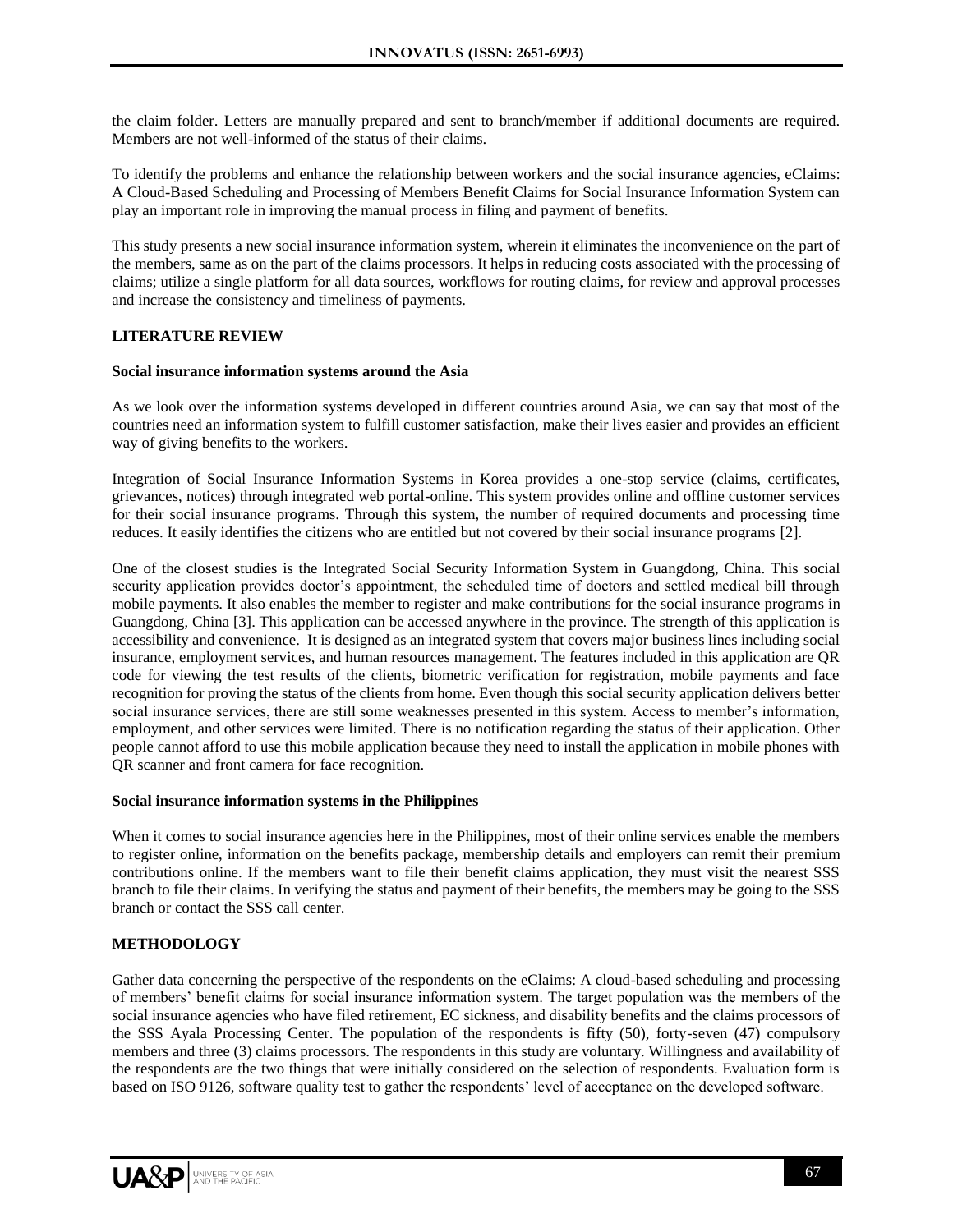#### **Data Generation Procedure**

From manual data processing to electronic data processing or EDP is the modern technique to process data. The data is processed through the computer; Data and set of instructions are given to the computer as input and the computer automatically processes the data according to the given set of instructions [4].

### **Software Development**

eClaims: A Cloud-Based Scheduling and Processing of Members Benefit Claims for Social Insurance Information System hopes to provide better services to the members and claims processors. This system is expected to have successful online benefit transactions. The timeline on software development would include the data gathering, coding, designing, and implementation of the system. The software methodology to use is Software Development Life Cycle (SLDC).

### **System Architecture**

For the development of the system, the researcher used the XAMMP (Apache, PHP and .net) for web hosting, MacroDroid for android application, integration of Cloud SQL for data storage and real-time claim analytics.



**Figure 1. System Architecture of eClaims: A Cloud-Based Scheduling and Processing of Members Benefit Claims for Social Insurance Information System**

Figure 1 shows the system architecture of eClaims. The users in this system are the members and claims processors. For members, the system allows the user to log on or sign up using their SS Number and password created when they sign up to the system. An activation code was sent through email or SMS. This activation code is used to activate the account in eClaims. If the user has already logged in, he/she can now access the system. He/she can view the homepage of the system, member's profile and the FAQ menu for the general benefits program information. The members must fill out the member's profile before he/she can proceed with the filing of the benefit claims application. Included in the member's profile are the basic information; employment details from previous to current employer, details of dependents and the basic tab for updating contact details. After providing the necessary information in the member's profile, the members can access the benefit application. In benefit claims application, the members can file claims like EC sickness, EC disability and retirement. Fill out the form provided every benefit claim, upload and submit the necessary requirements and choose the mode of payment of their benefits. This system notifies the status of their claims via SMS/email or simply login to their account. It helps to keep members informed of the progress of a benefit claim so they don't have to inquire and remind them of the status of their claims.

For claims processors, this system allows them to process and evaluate the benefit claims filed by the members. The claims processors can view the dashboard on benefit transactions and documents submitted by the members. This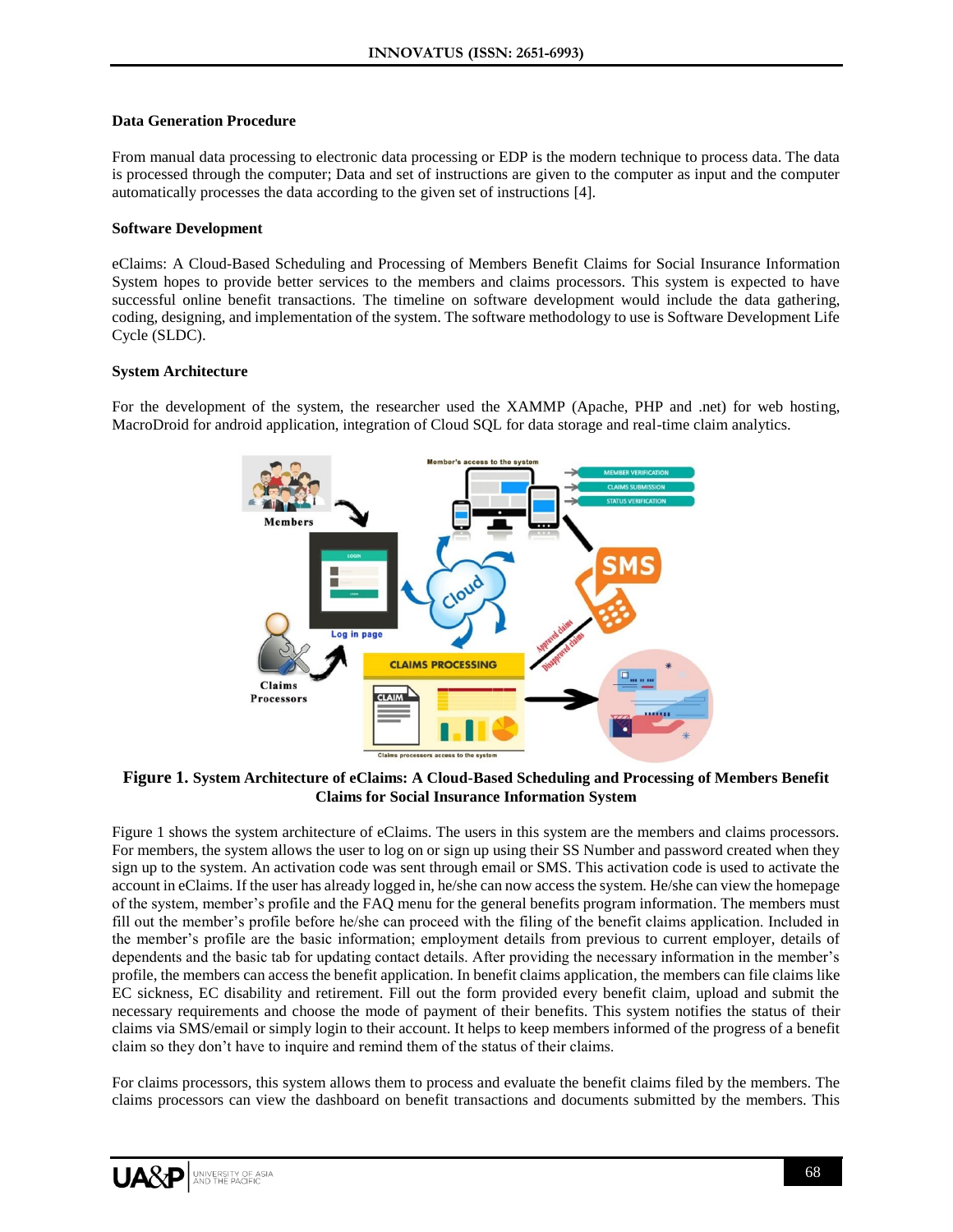system provides the access on processing and scheduling the payment of benefits. In evaluating the benefit claims filed by the members, there is a corresponding remarks or status of application provided every form, requirements and supporting documents submitted in this system. If the claim is approved, the claims processor will proceed with processing the payment of benefits. Upon approval, a corresponding remark whether the application is cancelled, denied or for revision will appear and this system will notify the members on the status of their benefit claims. In processing the payment of benefits, the claims processor can compute the amount of benefits in process payment menu. After computing the amount of benefits the claims processor will proceed with scheduling the date of releasing the payment of benefits. This system also integrates dashboards and provides reports on list of benefit claims application and a list of the members who already processed the payments.

# **RESULTS**

There are several challenges encountered by the respondents in processing members benefit claims for social insurance. Almost ninety-two percent (92%) of the respondents' experience hassle in processing their benefit claims. On the other hand, forty-eight percent (48%) of the respondents' experience difficulties in filling out forms while six percent (6%) say that the problem is lack of an integrated system to accommodate benefit claims. The remaining two percent (2%) of the respondents specify that incomplete transmission of records is also a challenge in processing members' benefits claims. Through these challenges, the researcher, therefore, concludes that there is a need for developing a system that facilitates online benefit transactions. A system that provides the easiest way of filing and processing of benefits.

In order to address the challenges identified, this developed system has appropriate features that made it acceptable for the respondents. It transforms the hassle way of processing benefits into a faster and better way of accommodating the needs of the members in terms of benefit transactions. There are no difficulties in filling out forms since this system provides only the necessary documents required per benefit applications. When it comes to lack of an integrated system to accommodate benefit claims, this system facilitates online filing of benefit claims application, monitoring of the benefit claim status, evaluating the claims, processing, and scheduling of payments of the benefits. A complete transmission of records from the members to claims processors is done also by eClaims.

Based on the results obtained, it revealed that the respondents' level of acceptance of the developed system was functional, usable, portable and reliable cloud-based scheduling and processing of members' benefit claims for social insurance information system. Most of the respondents consider the system as "Moderately Acceptable" which also mean that the system fully met and far exceeded the most expectations.

### **DISCUSSION**

Overall, the system feedback was satisfying as it met the objectives of the research and far exceeded the most expectations of the respondents in terms of functionality, usability, portability and reliability. The respondents felt that this web-based application was relevant and would be effective if used in claims processing. The challenges encountered by the respondents in manual processing of claims were reduced through the help of eClaims. Through a hassle-free online transaction, this system eliminates the face-to-face transactions between the members and claims processors. This system improves the process cycle time of processing and evaluating the benefit claims. Also the SMS and email notification feature informs and update the members about the status of their claim. Most of the respondents felt that through eClaims, processing of members' benefit claims is more efficient and more convenient. The user interface was good and easy to follow. The features are appropriate to the function of the system.

### **CONCLUSIONS**

Through the help of eClaims: A Cloud-Based Scheduling and Processing of Members Benefit Claims for Social Insurance Information System, the problem in manual filing and slow processing of members' benefits claims can be solved.

The concept of this system is to be more efficient in processing the benefit claims of the members. The members can file and monitor their benefits online. Documents are scanned and filed so that the members no longer need to submit hard copies. A member's SS number gives access to all of their files and documents at once. Furthermore, this system